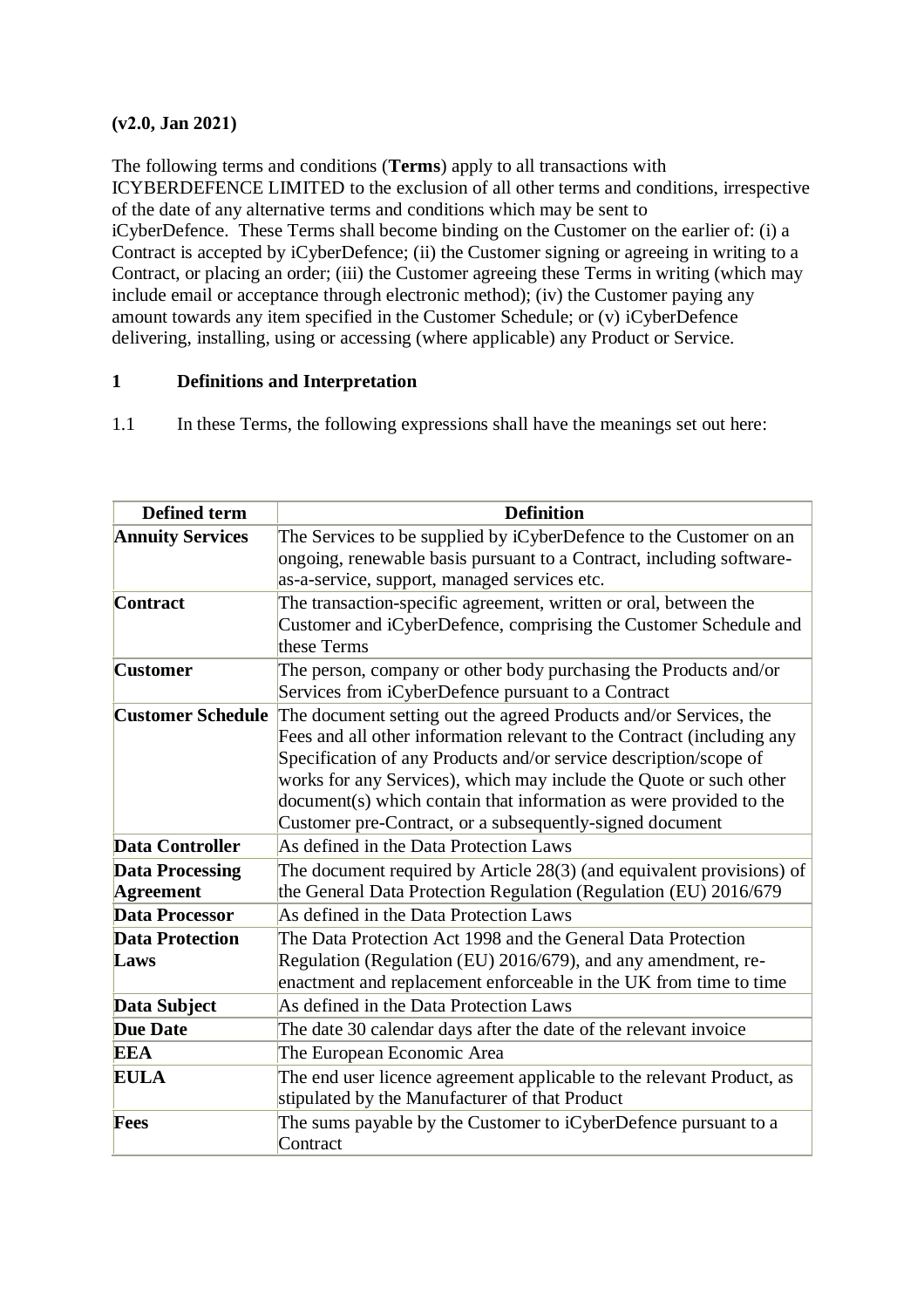| <b>Good Industry</b>     | The degree of skill and care which it is reasonable to expect of a                                                                        |
|--------------------------|-------------------------------------------------------------------------------------------------------------------------------------------|
| <b>Practice</b>          | typical provider of services similar to the Services being provided                                                                       |
|                          | under the relevant Contract                                                                                                               |
| <b>Hardware</b>          | Any information technology and/or computer and communications                                                                             |
|                          | hardware to be supplied to the Customer by iCyberDefence pursuant to                                                                      |
|                          | a Contract                                                                                                                                |
| <b>Intellectual</b>      | Rights of any nature whatsoever, whether registered or unregistered,                                                                      |
| <b>Property Rights</b>   | including any patent, right in a design, copyright, trade mark, utility                                                                   |
|                          | model, design right, service mark, database right and other intellectual                                                                  |
|                          | property right whether or not capable of registration as may exist                                                                        |
|                          | anywhere in the world, now or in the future                                                                                               |
| Manufacturer             | The manufacturer, developer, distributor or licensor of the relevant                                                                      |
|                          | Product, as applicable                                                                                                                    |
| <b>Particular Losses</b> | Without limitation, pure economic loss, loss of profit, loss of revenue,                                                                  |
|                          | loss of data, loss of business and/or depletion of goodwill or                                                                            |
|                          | anticipated savings, legal costs and any indirect, consequential, special                                                                 |
|                          | or punitive loss                                                                                                                          |
| Party                    | Either of iCyberDefence or the Customer, together the Parties                                                                             |
| <b>Personal Data</b>     | The 'personal data' (as defined in the Data Protection Laws) over                                                                         |
|                          | which the Customer is the Data Controller                                                                                                 |
| Processing               | As defined in the Data Protection Laws (and Process & Processed                                                                           |
|                          | shall be interpreted accordingly)                                                                                                         |
| Product                  | Any Hardware, Software or other goods supplied by iCyberDefence to                                                                        |
|                          | the Customer pursuant to a Contract                                                                                                       |
| Quote                    | The written statement provided by iCyberDefence to the Customer                                                                           |
|                          | prior to concluding a Contract, setting out the Specification, scope,                                                                     |
|                          | Fees and any other relevant details in respect of, and summarising any<br>specific terms for, any Products and/or Services to be provided |
| <b>Services</b>          | The services to be supplied by iCyberDefence to the Customer                                                                              |
|                          | pursuant to a Contract, being (a) services provided on a case-by-case                                                                     |
|                          | basis (including consultancy, advice, design, installation,                                                                               |
|                          | implementation, configuration etc.) and (b) Annuity Services                                                                              |
| <i>i</i> CyberDefence    | ICYBERDEFENCE LIMITED, a company registered in England and                                                                                |
|                          | Wales with registered number 10980510, whose registered address is                                                                        |
|                          | 27 Old Gloucester Street, London, United Kingdom, WC1N 3AX                                                                                |
| <b>Software</b>          | The pre-packaged software or electronic licence supplied to the                                                                           |
|                          | Customer by iCyberDefence pursuant to a Contract                                                                                          |
| Specification            | The summary of the technical abilities, functionality and limitations of                                                                  |
|                          | the Product and/or Service (for a Service, this document may be in the                                                                    |
|                          | form of a 'service description' or 'scope of works')                                                                                      |
| <b>Working Day</b>       | Monday to Friday excluding public holidays in England and Wales                                                                           |
|                          | (and, if the supply of Products and/or Services is to a country other                                                                     |
|                          | than England and Wales, also excluding the public holidays in the                                                                         |
|                          | country to which the supply is made)                                                                                                      |
| <b>Working Hours</b>     | The hours of 9.00 a.m. to 5.00 p.m. during a Working Day                                                                                  |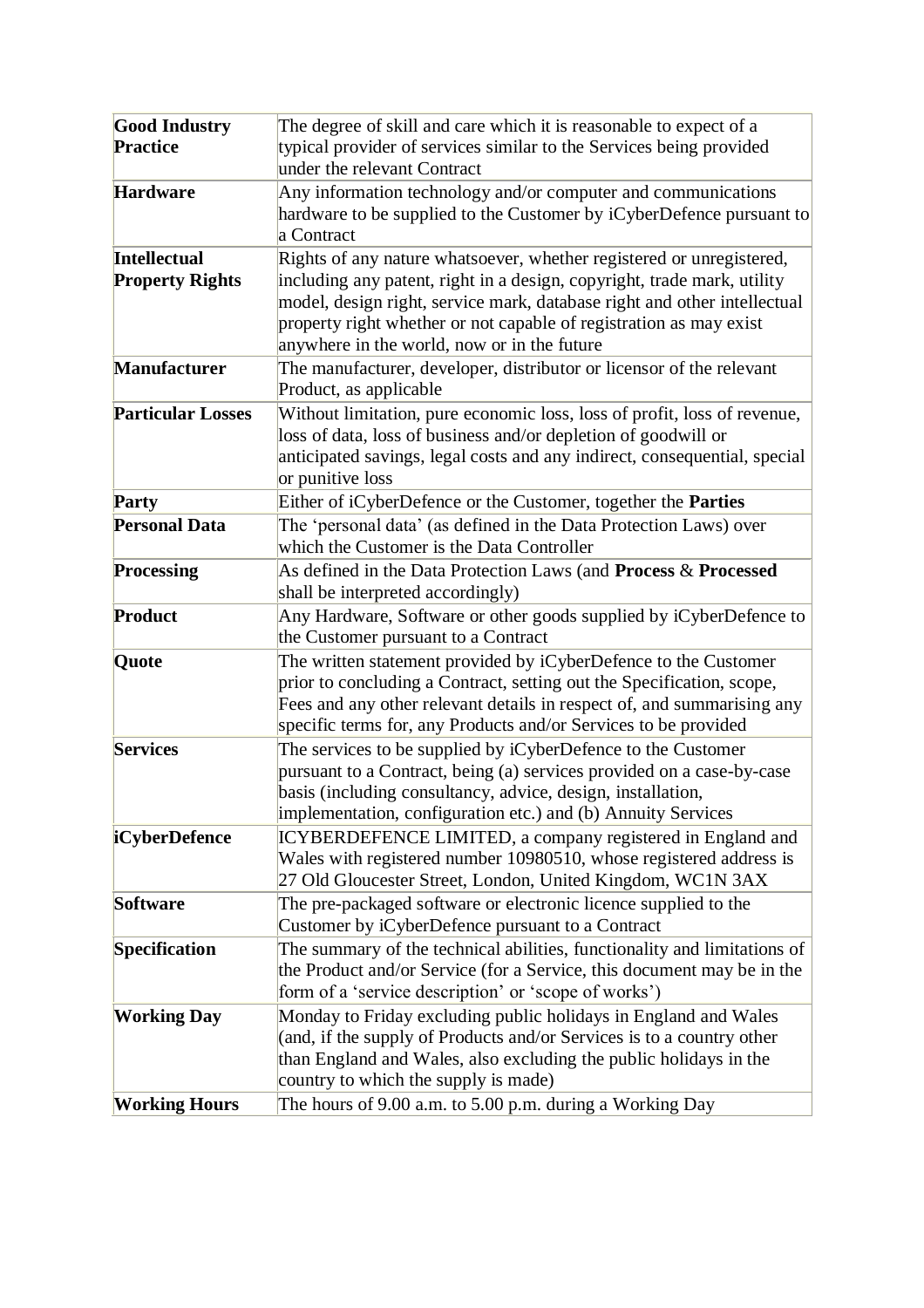1.2 Clause, schedule and paragraph headings shall not affect the interpretation of these Terms. A reference to a statute or statutory provision is a reference to it as amended, extended or re-enacted from time to time and shall include all subordinate legislation made from time to time under that statute or statutory provision. Any phrase introduced by the words "including", "includes", "in particular" or "for example", or any similar phrase, shall be construed as illustrative and shall not limit the generality of the related general words. Unless the context otherwise requires, words in the singular shall include the plural and, in the plural, shall include the singular. A person includes a natural person, corporate or unincorporated body (whether or not having separate legal personality) and that person's personal representatives, successors or permitted assigns. Any obligation on a Party not to do something includes an obligation not to allow that thing to be done.

# **2 Ordering Products and Services**

2.1 No Contract which has been accepted by iCyberDefence may be cancelled by the Customer unless written agreement is obtained from an authorised representative of iCyberDefence; however, the Customer shall remain liable for and shall indemnify iCyberDefence in full for any costs, damages, losses, charges and expenses incurred by iCyberDefence as a result of any cancellation of a Contract.

2.2 iCyberDefence may make any changes to the Specifications of Products or Services to conform to any applicable health and safety or legal requirement, or which do not materially negatively affect their quality or performance.

2.3 iCyberDefence's policy is to supply Products and Services only to business customers (i.e. those who are not private consumers). In accepting these Terms, the Customer warrants that it is not purchasing the Products or Services as a private consumer.

2.4 All descriptions, Specifications, photographs, weights, dimensions, capacities, prices, performance ratings and other information quoted (whether online or in hard copy format) or otherwise provided by iCyberDefence or included in any sales literature, Quote, price list, acknowledgement of order, invoice or other document are to be deemed approximate only (except where stated in writing to be exact) and shall not form part of the Contract other than as approximations. Any typographical, clerical or other error or omission in any sales literature, Quote, Fees, price list, acknowledgement of order, invoice or other document (whether hard or electronic copy) or any other information issued by iCyberDefence shall be subject to correction by iCyberDefence without liability.

2.5 Quotes cease to have effect on the acceptance by iCyberDefence of a Contract, unless that Quote forms the Customer Schedule at that time (which shall not be the case where an alternate Customer Schedule is provided). Quotes will automatically lapse at the end of the calendar month in which they are issued, unless expressly stated to the contrary on that Quote. See clause 6.8 in respect of Quotes relating to Products or Services which are billed on a use/consumption basis.

2.6 In the event of any discrepancy or conflict between the EULA, Customer Schedule (including any matter-specific documents and general Specifications), other parts of a Contract, these Terms or a Quote, the conflict shall be resolved with the earlier-listed document taking precedence over those documents listed later.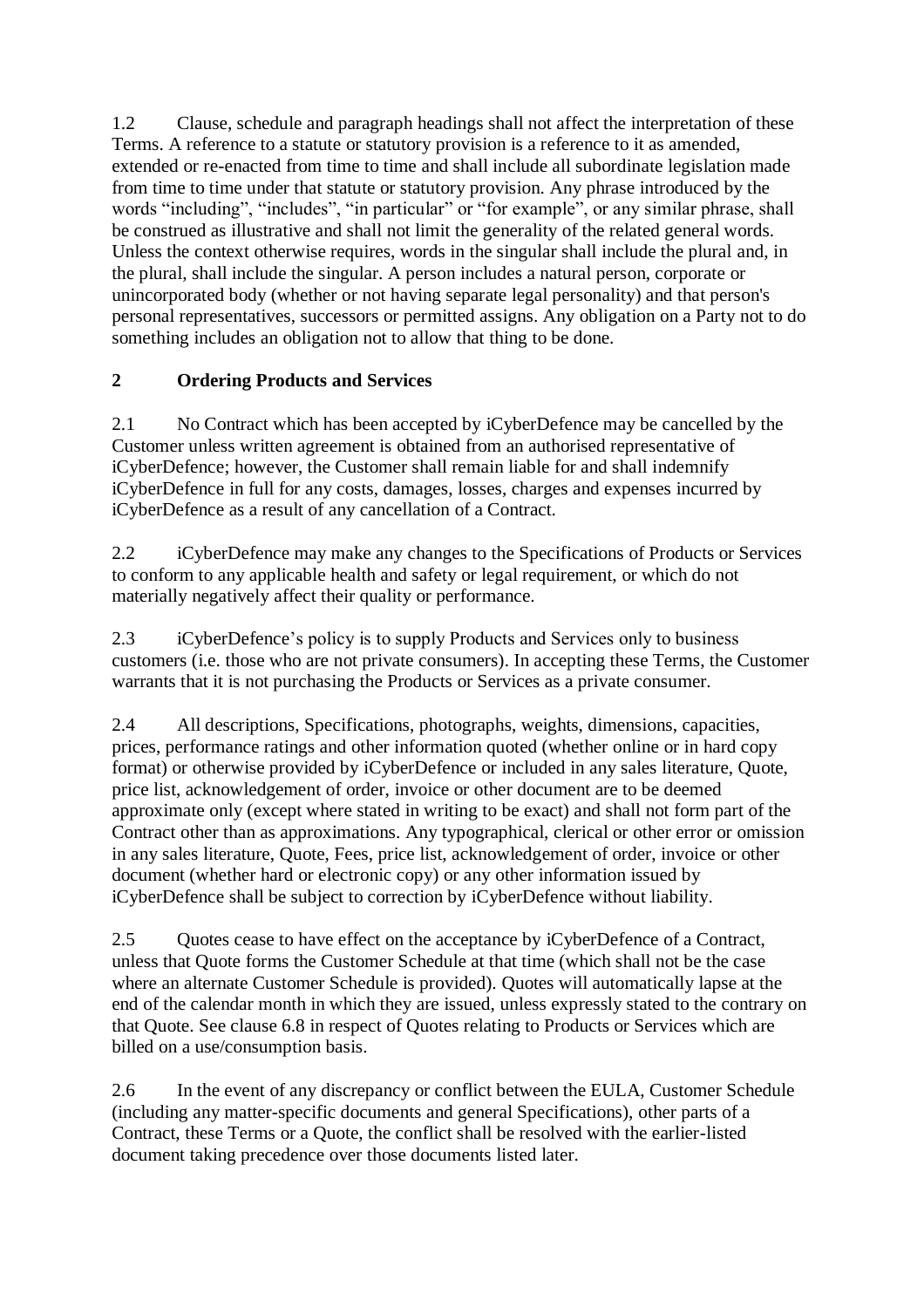# **3 Delivery of Products**

3.1 iCyberDefence shall use its reasonable endeavours to deliver the Products to the premises stated in the Contract (and/or, in the case of electronic delivery of Products, to the email address or other electronic location as agreed) and/or to supply the Services by any delivery date estimated by iCyberDefence. For the avoidance of doubt, the Customer acknowledges that such delivery date is not guaranteed or of the essence, and iCyberDefence shall in no circumstances be liable to the Customer for any losses, damages or charges (including Particular Losses) incurred by the Customer due to the late delivery of Products and/or Services.

3.2 The Customer agrees that it will inspect the Products immediately upon delivery or collection and in all cases shall:

3.2.1 not sign to accept the Products if the types/quantities of Products are incorrect or the Products and/or their packaging are damaged in any way; and/or

3.2.2 inform iCyberDefence in writing within 48 hours of delivery of any damage, shortages, defects or non-delivery of the Products which was not apparent at the time of delivery/collection,

and, where the Customer fails to do so, they shall be deemed to have accepted the Products.

3.3 If the Customer fails to take delivery of or, where agreed, collect the Products or fails to give iCyberDefence adequate delivery instructions at the time stated for delivery (save for circumstances beyond the Customer's reasonable control or by reason of iCyberDefence's fault) then without prejudice to any other rights or remedies available to it iCyberDefence may at its sole discretion:

3.3.1 store the Products until actual delivery and charge the Customer for the reasonable costs (including insurance) of storage; and/or

3.3.2 sell the Products at the best price readily available and charge the Customer any shortfall below the Fees under the Contract.

### **4 Risk and Title**

4.1 Risk of damage to, or loss of, Products shall pass to the Customer at the earlier of:

4.1.1 the time at which Products are delivered to the Customer or the Customer collects the Products; or

4.1.2 the time when iCyberDefence has attempted to deliver the Products to the Customer and have been unable to complete delivery due to the actions or omissions of the Customer.

4.2 Notwithstanding when risk in the Products passes to the Customer, title in the Products shall not pass to the Customer until the earlier of: (i) iCyberDefence has received cleared and full payment of the Fees for the Products and all other Products and Services (if applicable) supplied to the Customer for which payment is then due; (ii) on the Customer's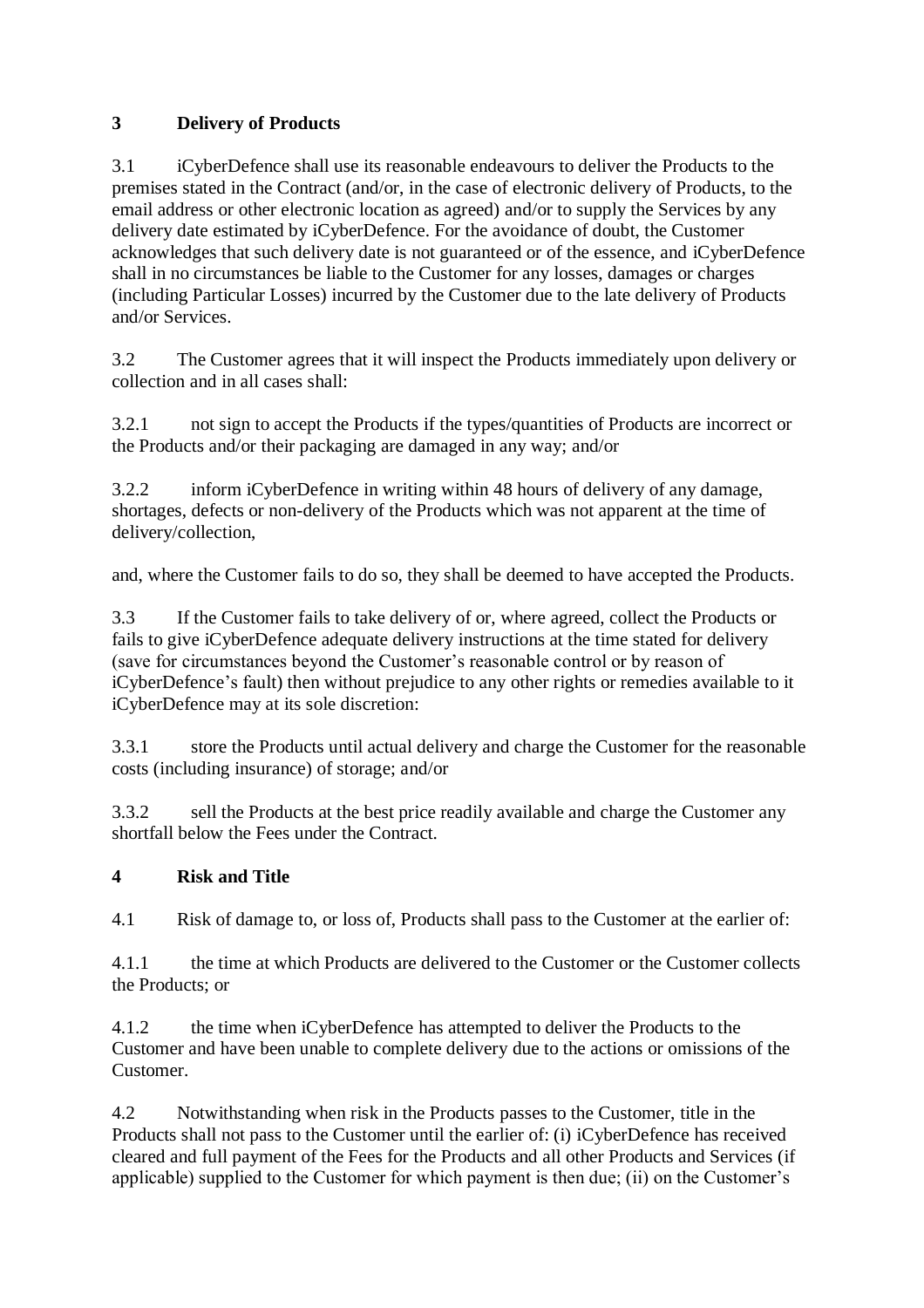resale of those Products, in which case title passes to the Customer immediately prior to such resale; or (iii) in the event that the Customer fails to meet the terms of payment for those Products, immediately prior to iCyberDefence bringing legal action for payment of the Fees.

4.3 Until such time as title in the Products pass to the Customer:

4.3.1 the Customer shall keep the Products separate from other goods and properly stored, protected, insured & identified as iCyberDefence's property; and

4.3.2 after the Due Date, iCyberDefence shall be entitled to require the Customer to deliver up the Products to iCyberDefence and if the Customer fails to do so immediately the Customer shall allow (or procure permission for) iCyberDefence or its agents or representatives to enter upon the Customer's premises (or any other premises where the Products are stored) and repossess the goods.

# **5 Services**

5.1 Where iCyberDefence agrees to provide Services, any estimate or indication by iCyberDefence as to the number of man days or man hours required by iCyberDefence to undertake a specific task shall be construed as being an estimate only. iCyberDefence shall in no circumstances be liable for a delay or for any other loss, damage or other cost of whatsoever nature (including without limitation Particular Losses) suffered or incurred by the Customer where such estimate or indication is incorrect.

5.2 Unless stated otherwise, the Fees agreed for the Services do not include travel, accommodation and subsistence expenses, nor the cost of time spent travelling incurred in the provision of the Services for which iCyberDefence shall charge the Customer at its or its subcontractors' (as applicable) then current rates, available on request.

5.3 iCyberDefence will normally carry out the Services during Working Hours but may, on reasonable notice, require the Customer to provide access to the Customer's premises at other times. This does not apply to Annuity Services, which will generally be available at any time, subject to any applicable service levels and anticipated downtime (for maintenance etc).

5.4 At the Customer's request, iCyberDefence may agree to provide Services outside Working Hours. However, this shall be subject to any reasonable additional Fees that may be made by iCyberDefence for complying with such request. Such Fees shall be agreed in writing prior to commencement of any work outside of Working Hours.

5.5 iCyberDefence expects that the Customer has adequate inspection, testing and approval processes and, on completion of any Services provided by iCyberDefence, the sign off by the Customer of such services shall be considered the Customer's absolute acceptance of the satisfactory completion of such Services. In the event that the Customer has not confirmed their acceptance of the Services, nor raised any concerns about them, within 7 days of iCyberDefence notifying the Customer that the Services are complete, the Customer agrees it is reasonable for iCyberDefence to infer their acceptance and, where relevant, invoice for those Services.

5.6 Should the Customer become dissatisfied with the performance of any personnel assigned by iCyberDefence to perform the Services, the Customer shall notify iCyberDefence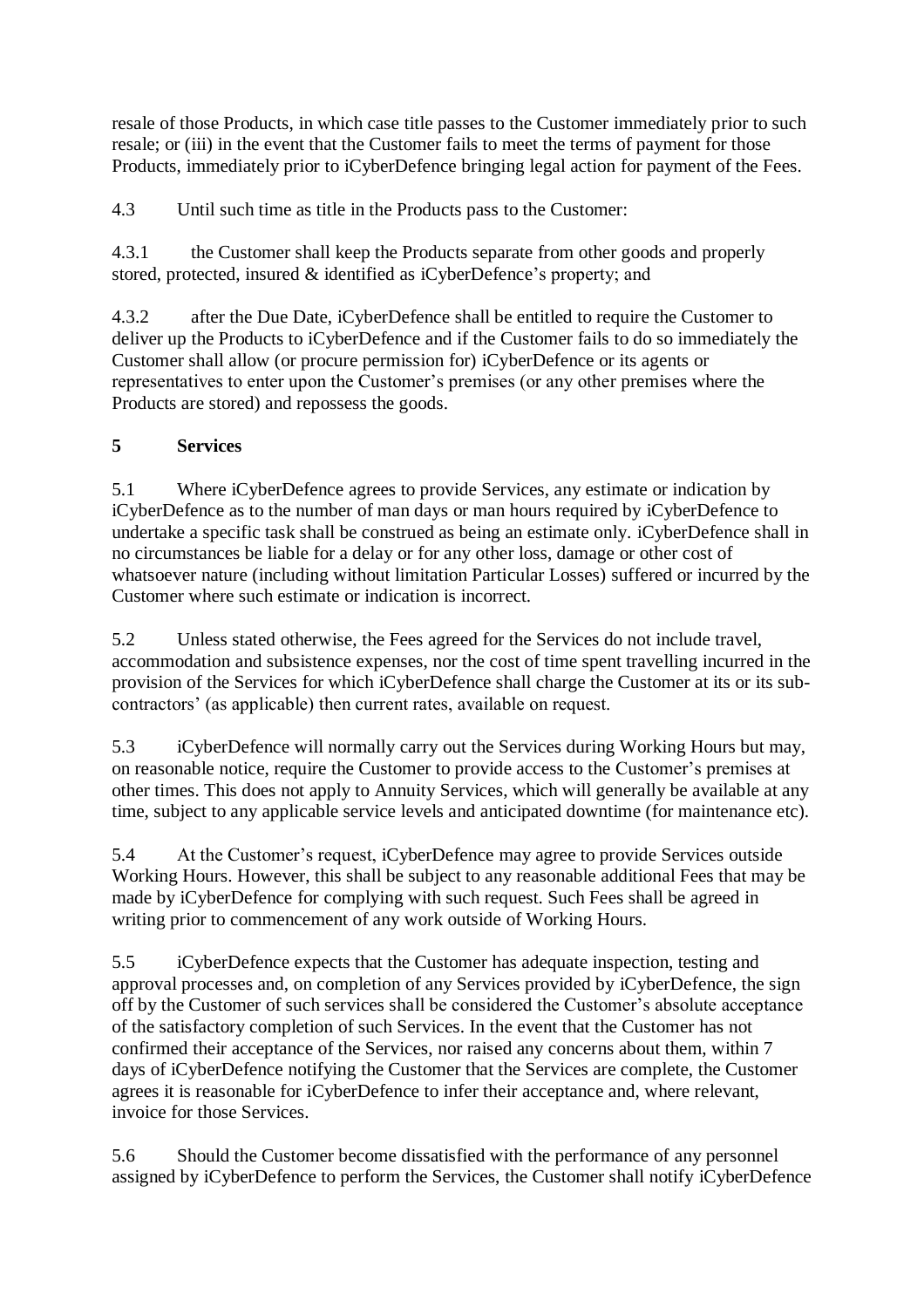in writing with details of the unsatisfactory performance and, provided that iCyberDefence is satisfied that the Customer's dissatisfaction is reasonable, iCyberDefence shall re-assign personnel as soon as reasonably practicable.

5.7 No liability shall accrue to iCyberDefence as a result of any defects in the delivery of the Services unless:

5.7.1 a reasonably detailed inspection and testing procedure has been undertaken by the Customer to ascertain that the Services had been undertaken correctly and in full, and

5.7.2 such inspection would not have been expected to identify the defect-causing loss (due to the latent and uncheckable nature of such defect).

5.8 Where iCyberDefence agrees to provide support and/or maintenance Services in respect of Products supplied to the Customer, unless otherwise set out in the relevant Customer Schedule this will generally comprise reasonable assistance in the resolution of queries via a telephone call originated by the Customer's licensed users of such Products during Working Hours for the agreed period (limited to first line support only). If iCyberDefence is unable to resolve the query during a telephone call, the Customer may be required to contact the Manufacturer of the Product directly.

5.9 The Customer may from time to time wish to vary the scope of a Service. iCyberDefence will use reasonable commercial endeavours to accommodate that variation. Any changes in the Fees and/or timescales as a result of that variation shall be negotiated between the Customer and iCyberDefence, and where such negotiation has not concluded at the time the Customer confirms the variation is required, the Customer accepts any increase in work required pursuant to the variation shall be provided on a time and materials basis at iCyberDefence's or its sub-contractors' (as applicable) then current rates for the same, available on request.

5.10 Although Services are undertaken with reasonable skill and care, iCyberDefence cannot guarantee the accuracy of any advice, design or report.

### **6 Fees and Payment**

6.1 The Fees payable by the Customer for the supply of Product(s) or Services shall be that which is set out and agreed between the Customer and iCyberDefence each time iCyberDefence accepts a Contract placed by the Customer and as specified in the Customer Schedule or Quote as appropriate (unless varied by the Contract and iCyberDefence's acceptance). All Fees quoted are deemed exclusive of value added tax, unless expressly stated to the contrary.

6.2 Any increase in Fees for the Annuity Services shall be applied no more often than once per year at or around each anniversary of the commencement of those Services, and shall not exceed the increase in the UK Retail Price Index or Consumer Price Index (whichever is lower) calculated over the preceding 12 months unless iCyberDefence can demonstrate that its costs in providing such Service have unavoidably increased by a sum exceeding that figure. iCyberDefence shall notify the Customer in writing (a) at least 90 days in advance of any increase in the Fees for the Services, or (b) if iCyberDefence is notified of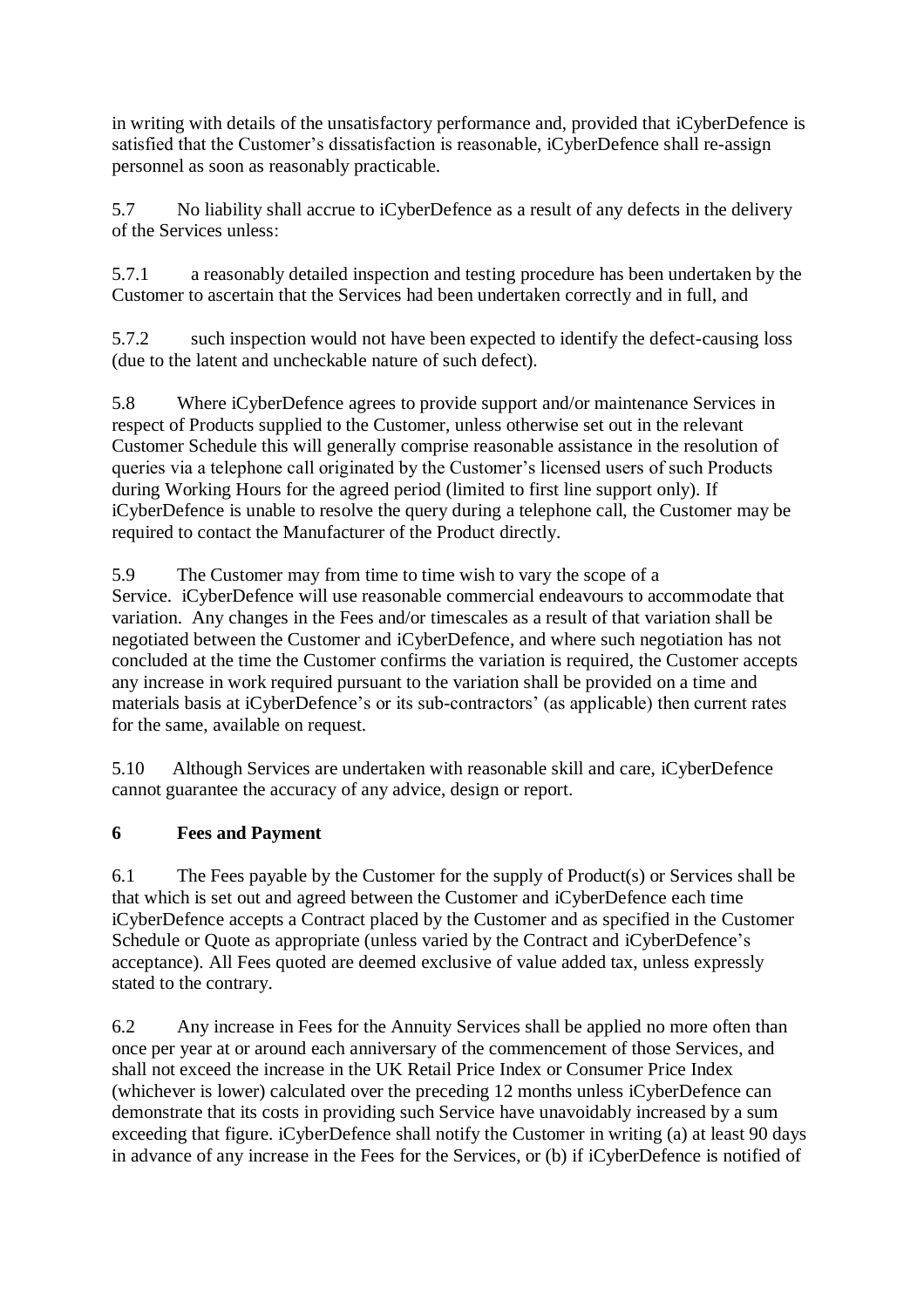such increase less than 90 days in advance of it becoming effective, at soon as is reasonably practicable thereafter.

6.3 Unless otherwise agreed between the Parties, invoices will be raised and dated by iCyberDefence on or after the date of dispatch of the Products, or on or after commencement of the Services. Where both Products and Services are supplied against the same Contract, a separate invoice may be raised for each of those two elements.

6.4 The Customer shall pay each invoice in full (subject to a bona fide dispute), together with any VAT at the appropriate rate and other expenses, by the Due Date. The time of payment shall be of the essence.

6.5 If the Customer fails to pay any sums due by the Due Date or does not comply with an obligation under the Contract, then without prejudice to any other right or remedy available to iCyberDefence, iCyberDefence shall be entitled to withhold or suspend the supply of any Products and/or Services to the Customer until such payment is made or the Customer complies with its obligations to iCyberDefence's reasonable satisfaction.

6.6 Without prejudice to iCyberDefence's other rights and remedies, iCyberDefence reserves the right to charge interest to the Customer on any Fees which are not paid by the Due Date, at a rate of four per cent per annum above the Bank of England base rate from time to time.

6.7 Where the Fees for a Contract are not all invoiced at the same time (e.g. where the Fees for each year of a multi-year Contract are invoiced at the start of that year) the Customer is committing to continue to make those payments over the entire period agreed in the Contract. Whilst iCyberDefence will make reasonable endeavours to meet the reasonable administrative requests of the Customer, the Customer accepts that they have committed to the entire duration agreed and iCyberDefence will invoice the Customer for each period in line with the Contract, regardless of whether a purchase order is received from the Customer for a specific period.

6.8 Where the Fees for a Contract are stated in the Customer Schedule to be based on consumption (e.g. where the Fees are based on the volume of storage used in gigabytes, or number of concurrent users etc.):

6.8.1 the Customer is committing to pay iCyberDefence the Fees on that periodic basis for all retrospective consumption under that Contract, regardless of whether the relevant Quote was based on a different level of consumption anticipated at that time or purchase orders are received for a different specific consumption/period than actually occurred (and if purchase orders are incorrect or not received, iCyberDefence shall rely on the Customer's initial commitment to purchase pursuant to the Contract, and will automatically invoice the Fees related to actual consumption in line with the Contract); and

6.8.2 the Customer understands that the Fees stated in a Quote are based on an estimate of expected consumption (which iCyberDefence has calculated based on information provided by the Customer) but the Customer will be invoiced for the quantity and duration of actual consumption (subject in each case to any minimum commitment in respect of both factors, as set out in the Contract) according to their nature, and any reductions or increases in consumption will be payable in line with the Contract as invoiced.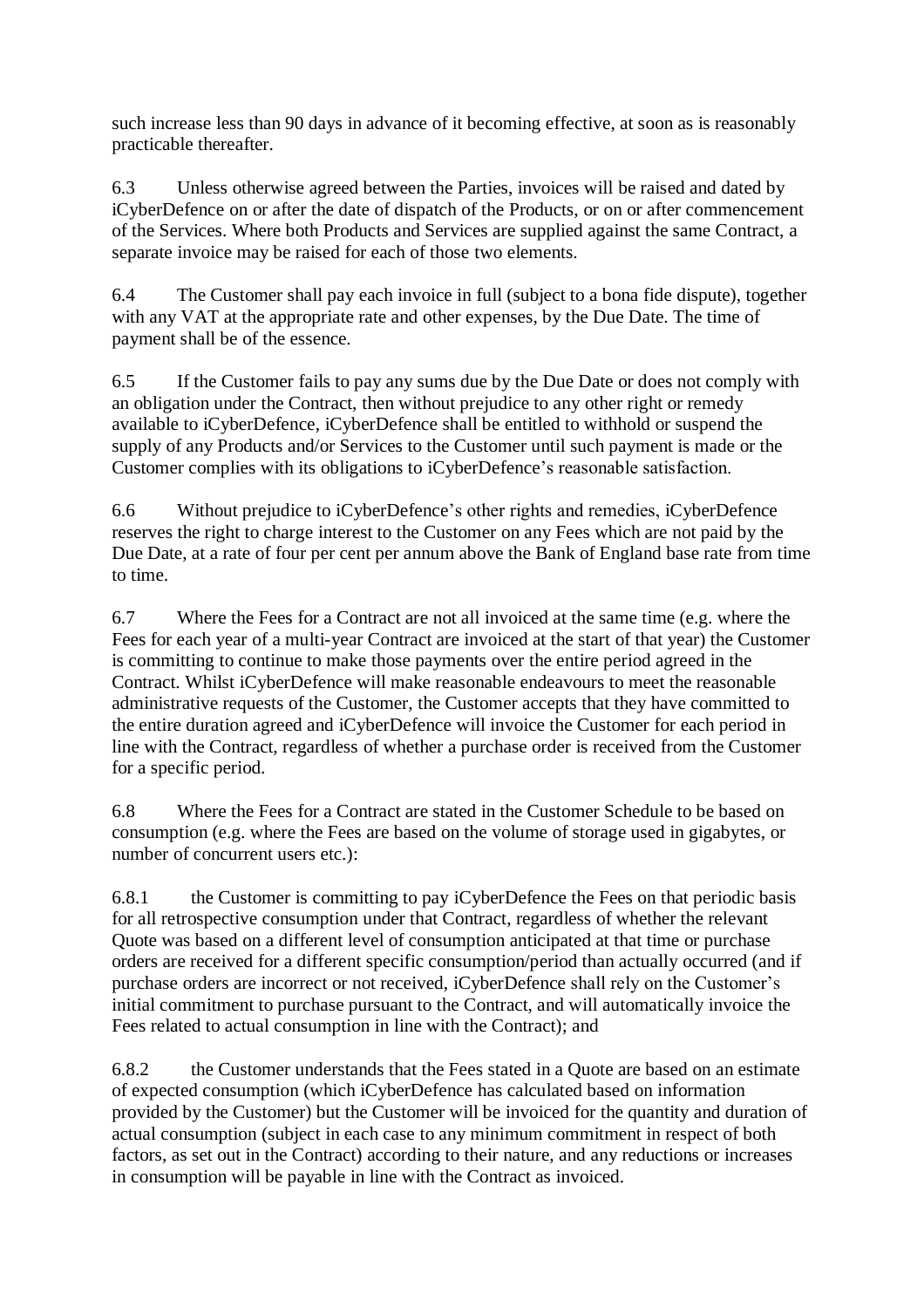6.9 If the Customer Schedule provides that the Fees or any part of the Fees shall be split across the duration of a Service or the lifecycle of a Product, or are payable in arrears, then iCyberDefence may withdraw or vary such arrangements, and issue an invoice for any Fees which have yet to be invoiced under the Contract, if:

6.9.1 iCyberDefence serves a notice of termination of the Contract;

6.9.2 there is (in the opinion of iCyberDefence) a material adverse change in the creditworthiness of the Customer; or

6.9.3 the Customer fails to pay any amount which is due and payable.

6.10 iCyberDefence or its agent shall deliver the Products to any premises (whether in the United Kingdom or in any country) agreed in the Contract and for the avoidance of doubt the Customer shall be liable for any costs incurred by iCyberDefence in relation to carriage, postage and packing and any other applicable taxes and duties. If any deduction or withholding from the Fees is required by way of tax, excise, customs or otherwise from a jurisdiction other than the United Kingdom, the Customer agrees to pay as Fees to iCyberDefence any additional amounts necessary to ensure that the net amount that iCyberDefence receives, after any deduction and withholding, equals the amount iCyberDefence would have received if no deduction or withholding had been required.

6.11 The Customer acknowledges that iCyberDefence sources Products from outside the United Kingdom and may purchase in a currency other than pounds sterling. Where this occurs, the Fees proposed to the Customer in a Quote are based on iCyberDefence's currency exchange rates (including any applicable commissions for currency conversion) on the day of that Quote (available on request). Fees stated in such a Quote are given by way of convenience only and are subject to currency fluctuation. The Fees to be paid by the Customer in pounds sterling will be calculated on the Working Day in the UK on which the Contract is concluded, based on the currency exchange rates applicable that day (with any relevant commissions for currency conversion to be added), and that Fees calculated will become automatically binding at that time.

6.12 The Customer shall not be entitled to make a set-off or counter-claim or claim a lien in respect of any amounts owed by iCyberDefence and shall pay all amounts due without making a deduction of any kind. iCyberDefence shall be entitled to set-off any amounts owed to it by the Customer against any sums iCyberDefence owes to the Customer.

6.13 The Customer acknowledges that iCyberDefence is not a finance provider and, where Products and/or Services are paid for by way of a lease or other financial product, it is likely the agreement for the purchase of those Products and/or Services exists directly between the Customer and the finance provider; iCyberDefence is not a party to such agreement and neither iCyberDefence nor the Customer shall have any rights or obligations to each other in respect of Products and/or Services transacted in this manner.

### **7 Returns Policy**

7.1 Where returns are permitted by our supply chain, iCyberDefence allows Customers to return unopened Products within 30 days of delivery; however, all returns are at iCyberDefence's sole and absolute discretion, will depend on our suppliers' returns policies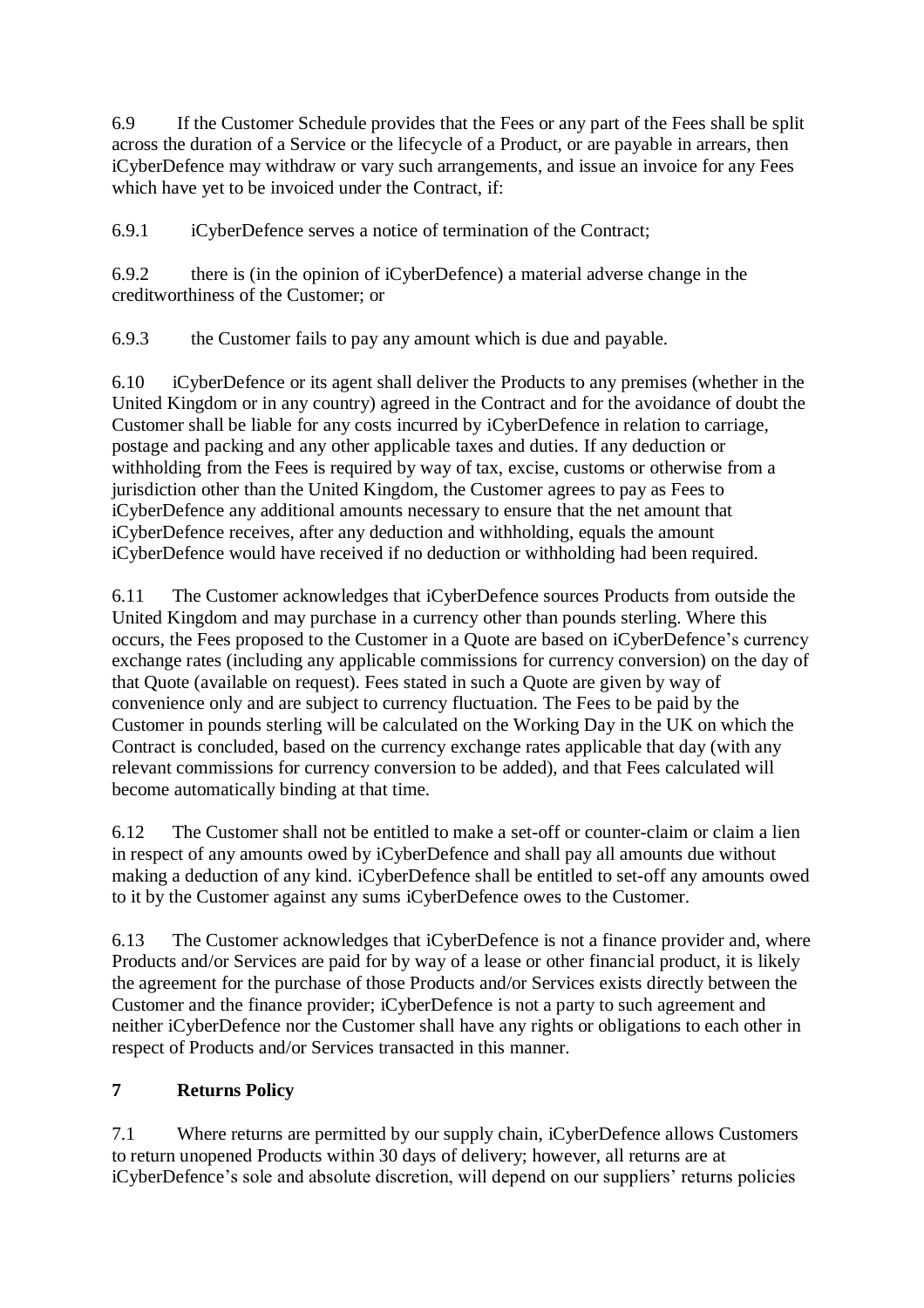and may be subject to reasonable restocking fees or other conditions. Other than in line with the relevant Manufacturer's 'dead on arrival' (**DOA**) policies or warranties, iCyberDefence will not accept returns with a value below £50.

7.2 Under no circumstances will iCyberDefence accept returns of opened Products unless those Products are faulty and the provisions of the remainder of this clause 7 are met. For the avoidance of doubt, no Software on which the seals have been broken can be returned. Software licences provided electronically (i.e. other than in physical format) are non-refundable.

7.3 In circumstances where return of Product(s) is permitted by iCyberDefence, it will issue a credit note to the Customer so the invoice for the relevant Product is deemed cancelled and, in the event a Customer has already paid for those Products, a refund will be granted.

7.4 The refund or replacement of faulty or defective Products is subject strictly to individual Manufacturer's DOA policies or warranty, available on request.

7.5 The Customer must observe the requirements of the Manufacturer's DOA policy and/or warranty, including notifying iCyberDefence of a defect in the Products within the required time limit.

7.6 Although iCyberDefence may make reasonable endeavours to troubleshoot any problems the Customer experiences with the Products, the Customer acknowledges that iCyberDefence is not the Manufacturer of the Products and that iCyberDefence may be contractually limited by that Manufacturer as to the extent of the assistance they are permitted to provide. Accordingly, the Customer may be required to contact the Manufacturer's technical department to troubleshoot and/or to obtain DOA authorisation (which shall be retained by the Customer, along with any call/case reference numbers, and presented to iCyberDefence upon request).

7.7 In the case where it is established that Products are faulty or defective within the relevant Manufacturer warranty or DOA period, iCyberDefence's customer service department will arrange with the Customer to have the Products collected or returned. In some instances, the Manufacturer's warranties require the Customer to contact a repair agent directly. If this is the case, the Customer will be informed by iCyberDefence's customer service department and provided with the contact details for the relevant Manufacturer to discuss such collection or return.

7.8 Where iCyberDefence has indicated to the Customer that the return of a Product is permitted, the Customer is responsible for ensuring that the Products are returned to iCyberDefence (or the relevant third party) in their original packaging together with all disks, manuals, cables and any other peripherals, accessories, consumables and other parts or items with which they were boxed or inseparably supplied so as to ensure satisfaction of the Manufacturer's DOA policy and/or warranty stipulations (as appropriate), safe transit and ease of identification. The external packaging must not be damaged or defaced so it is recommended the goods are re-boxed for transport.

7.9 The Products will be tested on receipt. If no fault is found the Products shall be returned to the Customer at the Customer's cost. If a fault is found and the applicable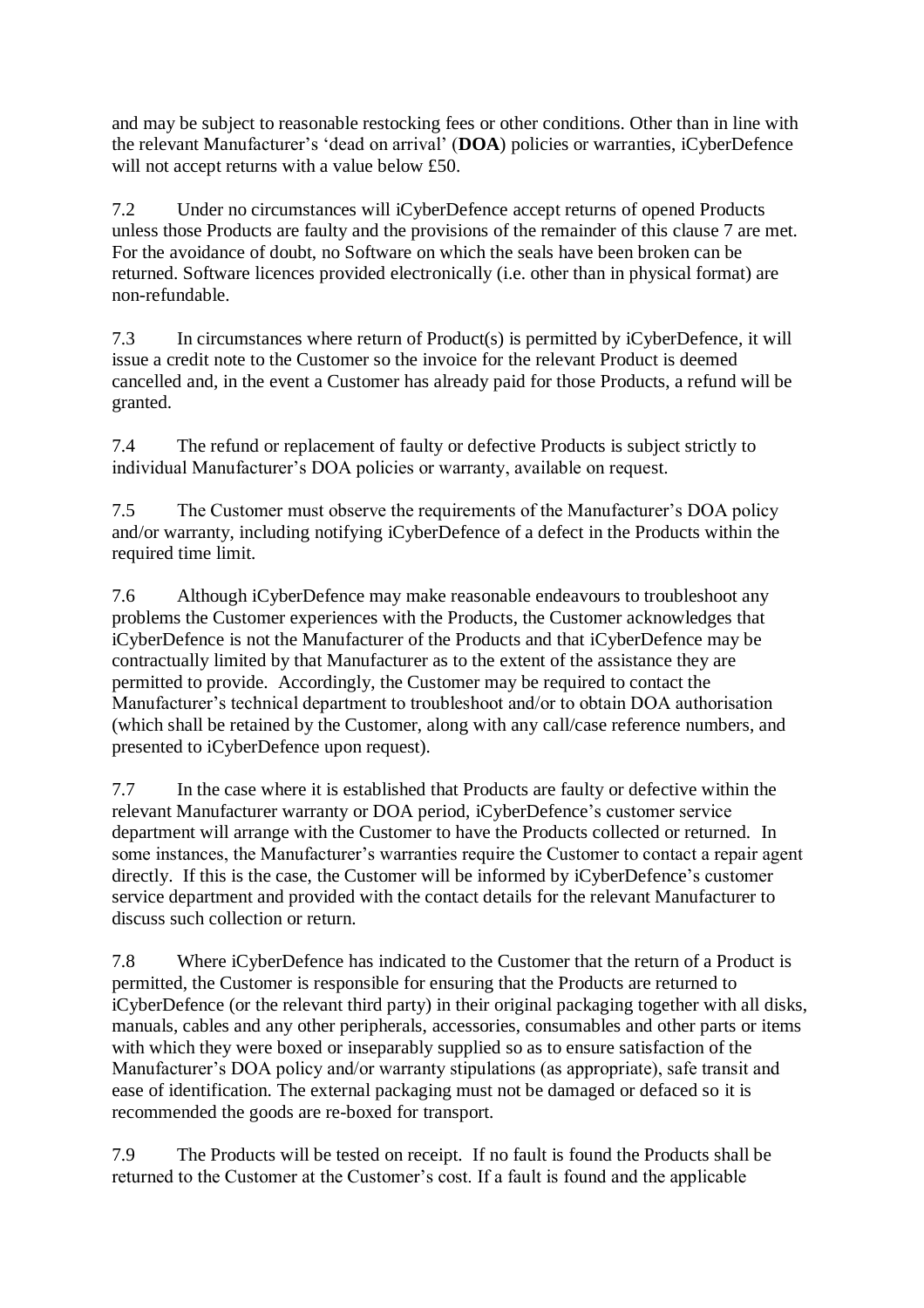Manufacturer's DOA period is exceeded, then the Products will be repaired and/or replaced under the terms of the Manufacturer's warranty, to the extent that such warranty remains in force at that time.

7.10 In the event that the Manufacturer's DOA cover and/or warranty have lapsed, expired, been invalidated or did not apply, iCyberDefence shall have no liability to the Customer for such Product(s).

# **8 Customer's Obligations and Warranties**

8.1 In order to enable the fulfilment by iCyberDefence of its obligations under a Contract, the Customer shall, at its own expense:

8.1.1 comply with, and use the Products and Services in accordance with these Terms and all applicable laws, and observe the requirements of iCyberDefence's Acceptable Use Policy, and shall ensure users of the Products and Services are adequately trained to use them;

8.1.2 where reasonably requested, or where it is reasonable for the Customer to anticipate such requirement, promptly furnish iCyberDefence with co-operation, assistance and/or accurate & complete responses to requests for information (which shall include sufficient detail in that information);

8.1.3 allow iCyberDefence or its subcontractors (as applicable) to exercise such right of entry as required over any relevant premises to deliver the Products and/or Services, provide iCyberDefence with any relevant policies and procedures in relation to such premises (and, where such policies and procedures require time and/or materials over and above what would be normally expected to permit entry to the average business premises, provide these to iCyberDefence before the Quote is prepared, or make payment or reasonable additional costs and expenses which arise in meeting the requirements of such policies and procedures), and take all reasonable precautions to protect the health and safety of those personnel whilst at that/those premises;

8.1.4 unless otherwise provided by iCyberDefence, implement effective and appropriate backup and other procedures for the protection of its data;

8.1.5 observe any other obligations or requirements set out in the relevant Customer Schedule; and

8.1.6 otherwise respond to and comply with iCyberDefence's reasonable requests.

8.2 The Customer warrants that:

8.2.1 any of its representatives who commit the Customer to these Terms and any Contract with iCyberDefence have the Customer's authority to do so and that the Customer will take responsibility for any employee, ex-employee or other person who holds themselves out to be the authorised representative of the Customer;

8.2.2 it will comply with and use the Products and Services in accordance with the Contract and all applicable laws;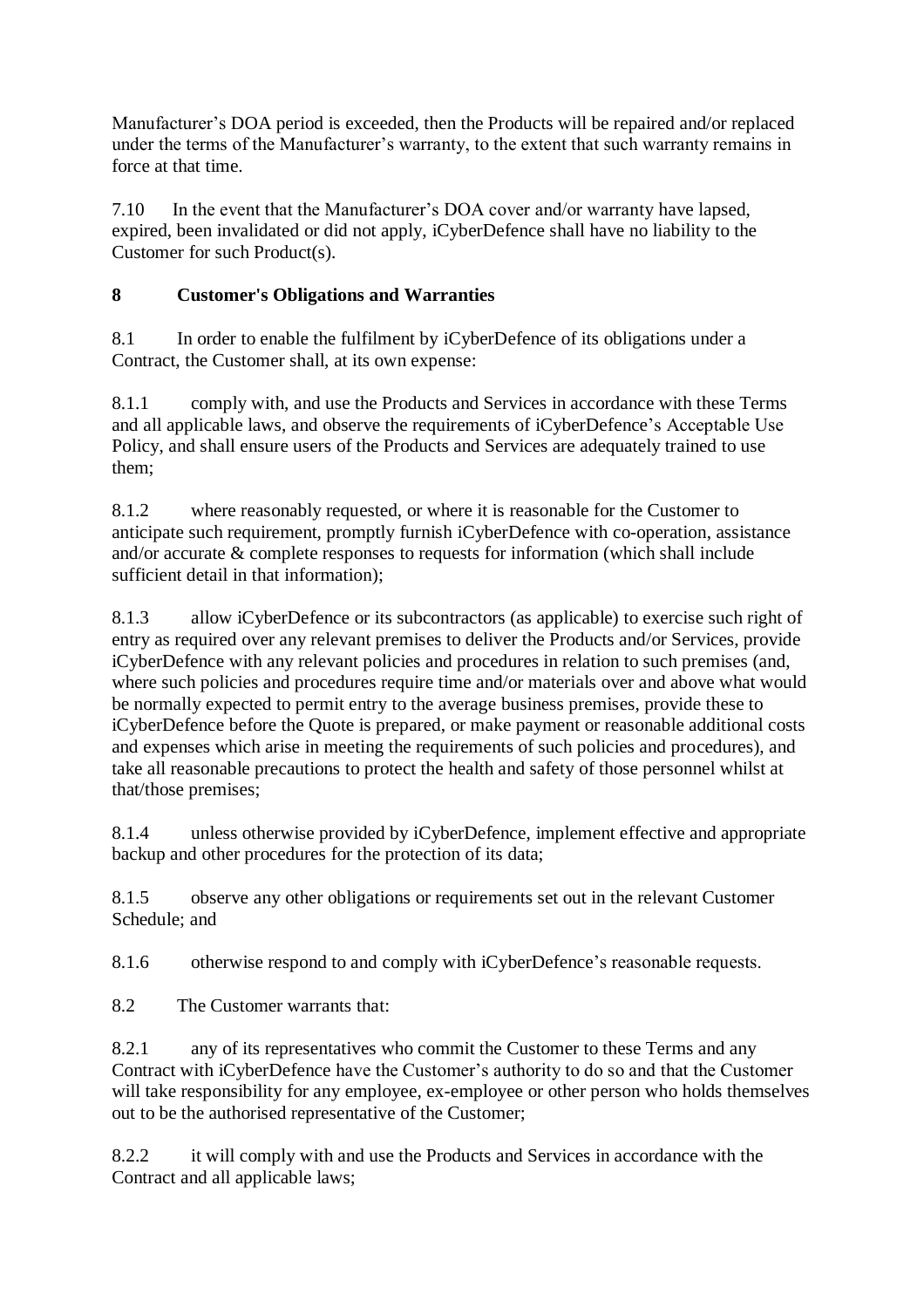8.2.3 it has and shall maintain all necessary licences, permits, rights, consents, registrations, approvals and titles necessary for iCyberDefence to use or host any software, hardware, documentation or other materials provided by the Customer for use in the provision of the Products or Services to the Customer; and

8.2.4 any information and materials supplied by the Customer in connection with a Quote or Contract shall be accurate and complete, and iCyberDefence's use of such shall not cause iCyberDefence to infringe the rights, including any Intellectual Property Rights, of any third party.

# **9 Intellectual Property Rights and Software Licences**

9.1 The title to and the Intellectual Property Rights in the Product(s) and in the media containing such Product(s) does not pass to the Customer. The Customer is licensed to use such Product(s) in accordance with these Terms and the EULA applicable to those Product(s), and by entering into these Terms and any Contract pursuant to them, the Customer agrees to enter into and comply with the terms of such EULA(s).

9.2 Each Party grants to the other a non-exclusive, limited, revocable licence to use its Intellectual Property Rights solely to the extent necessary for the other Party to perform its obligations under the Contract. The Parties agree that all Intellectual Property Rights which existed prior to the date of the Contract in relation to any items used in the performance of any Services shall remain the property of the existing owner of those Intellectual Property Rights.

9.3 iCyberDefence (and/or their supply chain and subcontractors) shall own and be fully entitled to use in any way it deems fit any Intellectual Property Rights, including skills, techniques, materials, concepts or know-how acquired, developed or used in the course of performing any Services and any improvements made or developed during the course of Services. For the avoidance of any doubt, this shall include any improvements or modifications to Products during the duration of the Contract. Nothing herein shall be construed or shall give effect to any transfer of right, title or interest in the Customer's or iCyberDefence's Intellectual Property Rights.

9.4 Save where the relevant EULA permits such copying, the Customer shall not, without iCyberDefence's prior written consent, copy or reproduce in any way the whole or a part of the user manual or any other documentation which has been supplied to the Customer relating to any Products or Services.

### **10 Warranties**

10.1 To the maximum extent permissible in law, all conditions and warranties which are to be implied by statute or general law into these Terms or relating to the Products or the Services are excluded. Notwithstanding this, any Products supplied under these Terms will conform substantively to any Specifications given in relation to them and any Services provided under these Terms will be provided in a diligent and professional manner, with reasonable skill and care and in accordance with Good Industry Practice.

10.2 iCyberDefence warrants it has the right to provide or procure the provision of the Products and Services.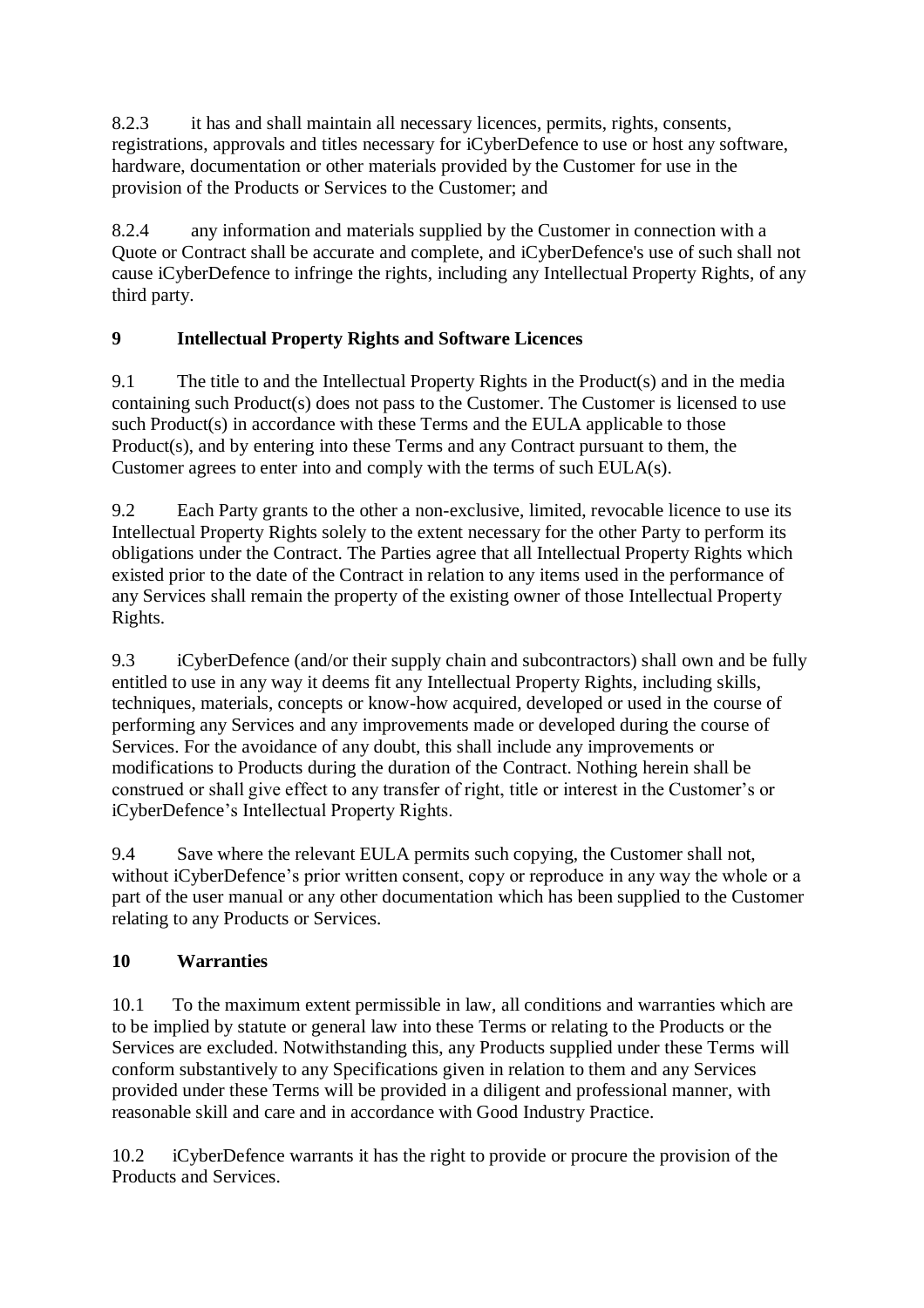10.3 iCyberDefence does not warrant that the Customer's use of any Products or Services will be uninterrupted and error-free.

10.4 The only additional warranties which the Customer may receive are those which are given by the Manufacturer of such Products to the Customer and are subject to any relevant limitations and exclusions imposed by such Manufacturer. iCyberDefence will provide the Customer with details of such warranties upon request.

### **11 General Exclusions and Limitations of Liability**

11.1 Nothing in these Terms shall limit iCyberDefence's liability to the Customer for liabilities which cannot be limited or excluded as a matter of law including death or personal injury (where resulting from the negligence of iCyberDefence, its employees, agents or subcontractors), fraud, fraudulent misrepresentation and statutorily-imposed terms regarding title of goods.

11.2 iCyberDefence shall not in any circumstances be liable for Particular Losses, whether direct, indirect or consequential, even if a Party has been advised of the possibility of such losses.

11.3 The Customer agrees that the limitations on liability in these Terms are reasonable, given the Parties' respective commercial positions and the Customer's option to purchase appropriate insurance in respect of arising risks. The total liability which iCyberDefence shall owe to the Customer in respect of all claims under all Contracts shall not exceed 125% of the Fees paid by the Customer in the last 12 months in respect of the Products or Services to which the claim(s) relate.

11.4 The Customer shall indemnify and keep iCyberDefence indemnified in respect of any losses, costs, damages, claims and/or expenses incurred by iCyberDefence due to any claims by any third party arising out of any use of, access to or modification of the Customer's computer systems by iCyberDefence on the Customer's instructions and/or use of any materials supplied to iCyberDefence by the Customer (including, but not limited to, actions in line with clause 8.2.4). This indemnity shall survive termination or expiry of a Contract to which it relates.

11.5 If delivery of Products and/or Services is delayed other than through iCyberDefence's fault, including delay as a result of the Customer's agents or subcontractors, the Customer shall indemnify iCyberDefence for any sums incurred by them as a result of that delay. Any agreed time schedules shall be deferred to a reasonable period of time (no less than the resulting period of the delay).

11.6 In the event that the Customer fails for any reason to meet their obligations under a Contract, including the obligations set out in clause 8 above, the Customer shall indemnify iCyberDefence against any loss, damage or other cost of whatsoever nature suffered or incurred by iCyberDefence reasonably relating to that failure on the part of the Customer.

11.7 Unless iCyberDefence undertakes Services with an expressly stated outcome of advising a Customer in writing on the Products and/or Services which it recommends to meet a particular requirement, the Customer acknowledges that it is relying solely upon its own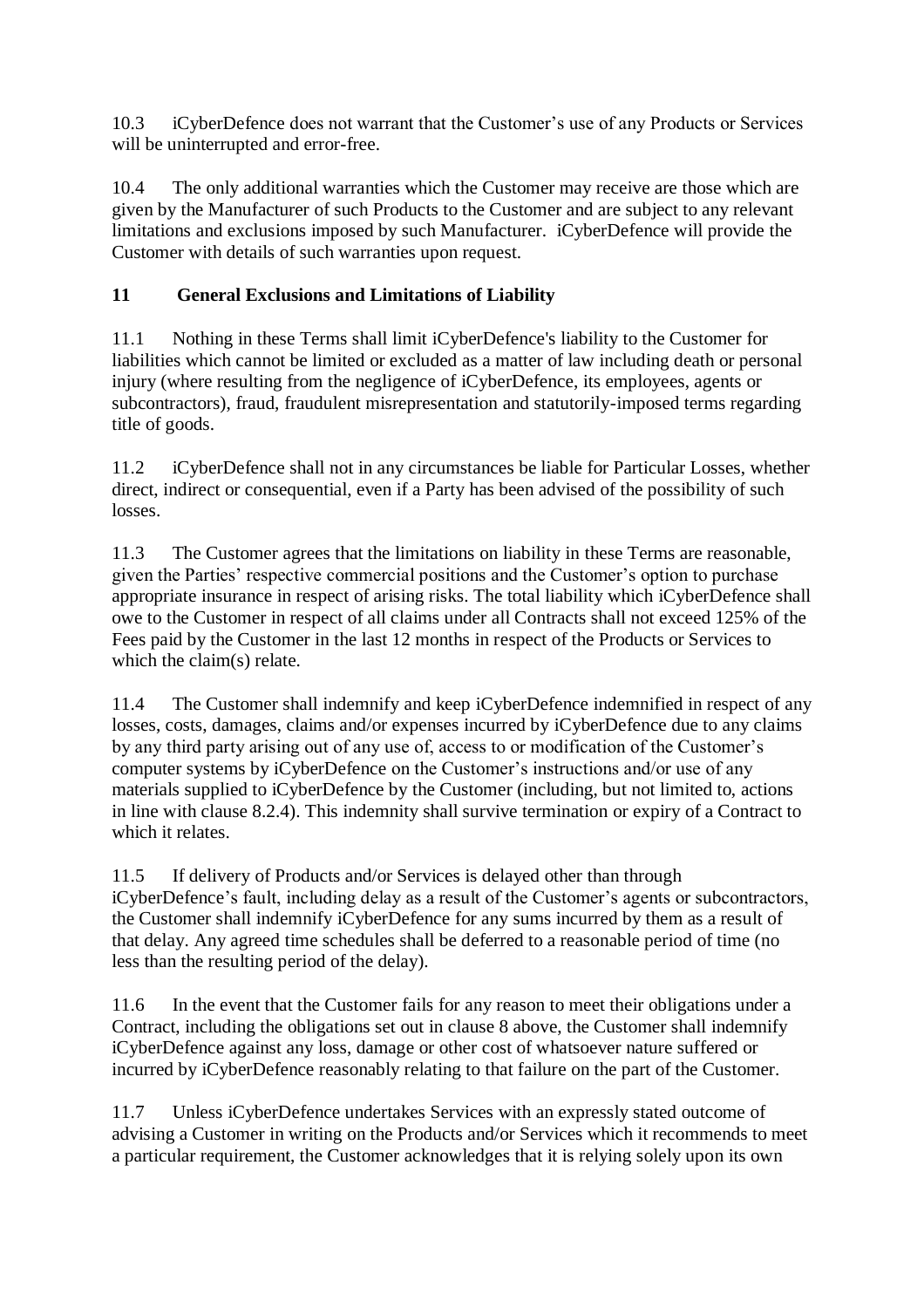skill and judgement, and not that of iCyberDefence, in determining the suitability of any Products and/or Services and their fitness for any general or specific purpose.

11.8 The Customer accepts that they are best placed to know what information may be relevant in respect of their existing and anticipated infrastructure/circumstances. Where iCyberDefence suggests potential Products, or undertakes Services, iCyberDefence shall not be liable for any advice, conclusions or reports which are erroneous or incomplete as a result of the Customer's (or their agent's) failure to supply complete and correct information, including any information which may be relevant but which has not been specifically requested by iCyberDefence (or their subcontractors).

# **12 Force Majeure**

Neither Party shall be liable to the other Party in any manner whatsoever for any failure or any delay or for the consequences of any delay in performing its obligations under a Contract (save in respect of any obligation to pay money) due to any cause beyond the reasonable control of the Party in question, which for the avoidance of doubt (and without prejudice to the generality of the foregoing) shall include governmental actions, war, riots, civil commotion, fire, flood, epidemic, labour disputes including labour disputes involving the work force or any part thereof of the Party in question, restraints or delays affecting shipping or carriers, inability or delay in obtaining supplies of adequate or suitable materials, currency restrictions and acts of God. Neither non-payment of Fees by the Customer, nor non-payment of the Customer by their customers, shall be considered a force majeure event for the purposes of this clause 12.

### **13 Termination**

13.1 iCyberDefence shall be entitled to terminate any Contract and suspend all or any work on current or future deliveries and instalments of Products or the provision of any Services and on written notice to the Customer shall be entitled to cancel the undelivered or unperformed portion of the Contract between iCyberDefence and the Customer and deem that the whole of the Fees payable under the Contract or any other agreement shall be payable immediately in the event of:

13.1.1 any distress, execution or other legal process being levied upon any of the Customer's assets;

13.1.2 the Customer entering into any arrangement or composition with its creditors, committing any act of bankruptcy or (being a corporation) an order being made or an effective resolution being passed for its winding up, except for the purposes of amalgamation or reconstruction as a solvent company, or a receiver, manager receiver, administrative receiver or administrator being appointed in respect of the whole or any part of its undertaking or assets;

13.1.3 the Customer ceasing or threatening to cease to carry on business;

13.1.4 any material breach of the Contract by the Customer (including a failure to pay any Fees due by the relevant Due Date) which is not capable of remedy or which it fails to remedy within 14 calendar days (or as otherwise agreed by iCyberDefence), or other repeated breaches of the Contract by the Customer; or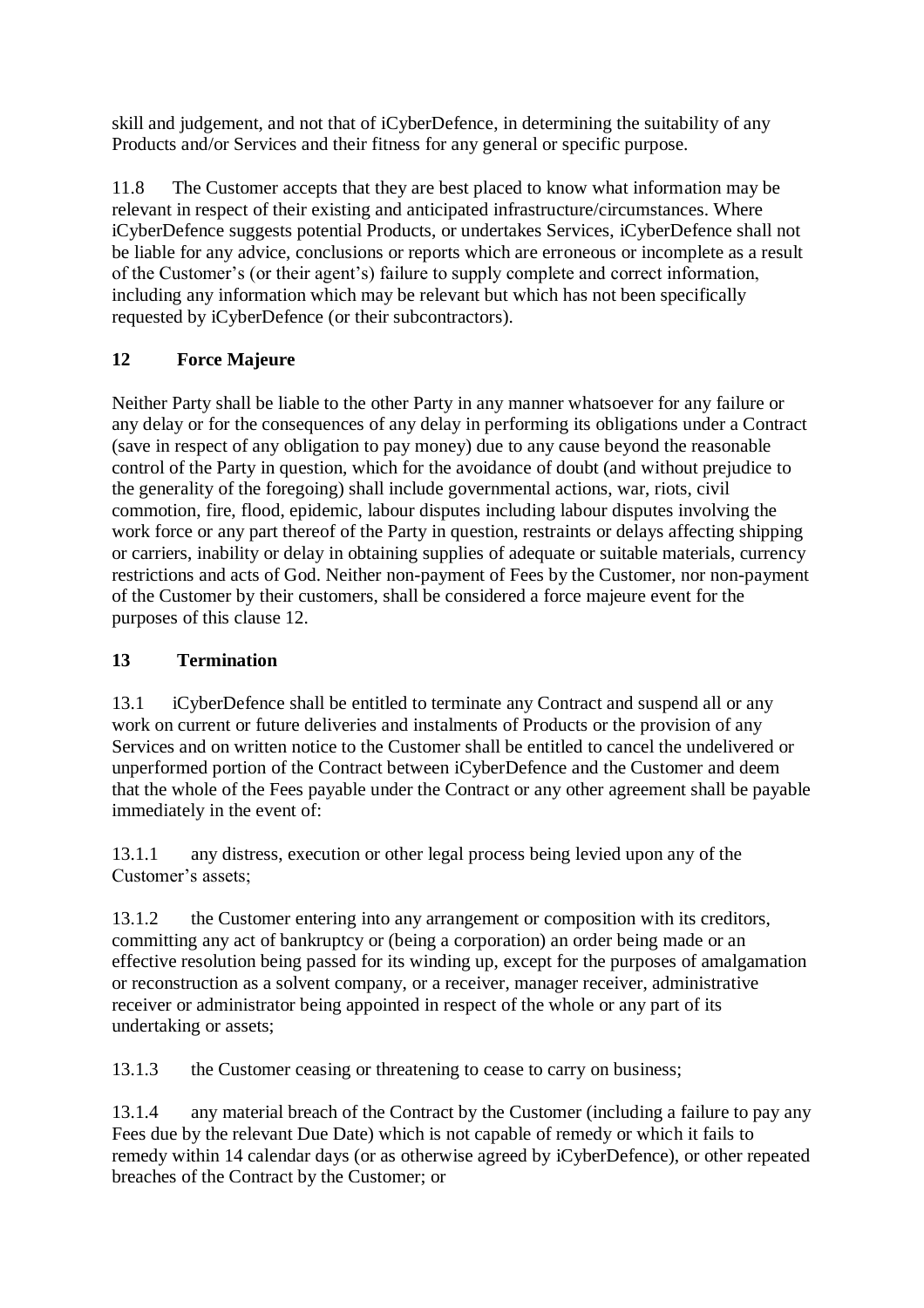13.1.5 iCyberDefence reasonably anticipating that any of the events mentioned above is about to occur.

13.2 In the event of termination pursuant to clause 13.1 above iCyberDefence shall, for the avoidance of doubt, be entitled to:

13.2.1 recover as damages from the Customer all reasonable costs which iCyberDefence sustains due to such termination; and

13.2.2 where the Customer is being provided with ongoing Services (including Managed Services), iCyberDefence shall be entitled to cease provision of those Services and invoice any Fees which would have been payable over the anticipated period of delivery of those **Services** 

13.3 In the event of such termination, should the Customer have failed to make payment in full for any Software, then the Customer shall immediately cease use of all Software (and any updates of same) and, at its own expense, remove from all computers, communications systems and other electronic devices under its control all copies of the Software (and updates) and return or destroy them (certifying in writing to iCyberDefence that such destruction has taken place).

13.4 For a period of six months following termination of the Contract the Customer shall, on not less than two days' notice, permit authorised representatives of iCyberDefence to enter its premises during normal business hours for the purposes of confirming that the Customer has complied with its post termination obligations.

13.5 The exercise of the rights conferred by this clause 13 shall be without prejudice to any other right enjoyed by iCyberDefence pursuant to these Terms or by law.

### **14 Assignment**

14.1 The Customer will not be entitled to subcontract, assign the benefit or delegate the burden of the Contract without the prior written consent of iCyberDefence which it may in its absolute discretion refuse.

14.2 iCyberDefence shall be free to subcontract any or all of its rights and obligations under a Contract or these Terms as it sees fit, and may assign the benefit or delegate the burden of any Contract.

### **15 Confidentiality and Data Protection**

15.1 For the purposes of these Terms, **Confidential Information** means all information, technical data or know-how, (whether written, oral or by another means and whether directly or indirectly) relating to and/or provided by one of the Parties whether created before or after these Terms come into force including Personal Data, research, products, services, customers markets, software, developments, inventions, processes, designs, drawings, engineering, marketing or finances, which is reasonably deemed to be confidential or proprietary. Confidential Information includes the information of a third party that is in the possession of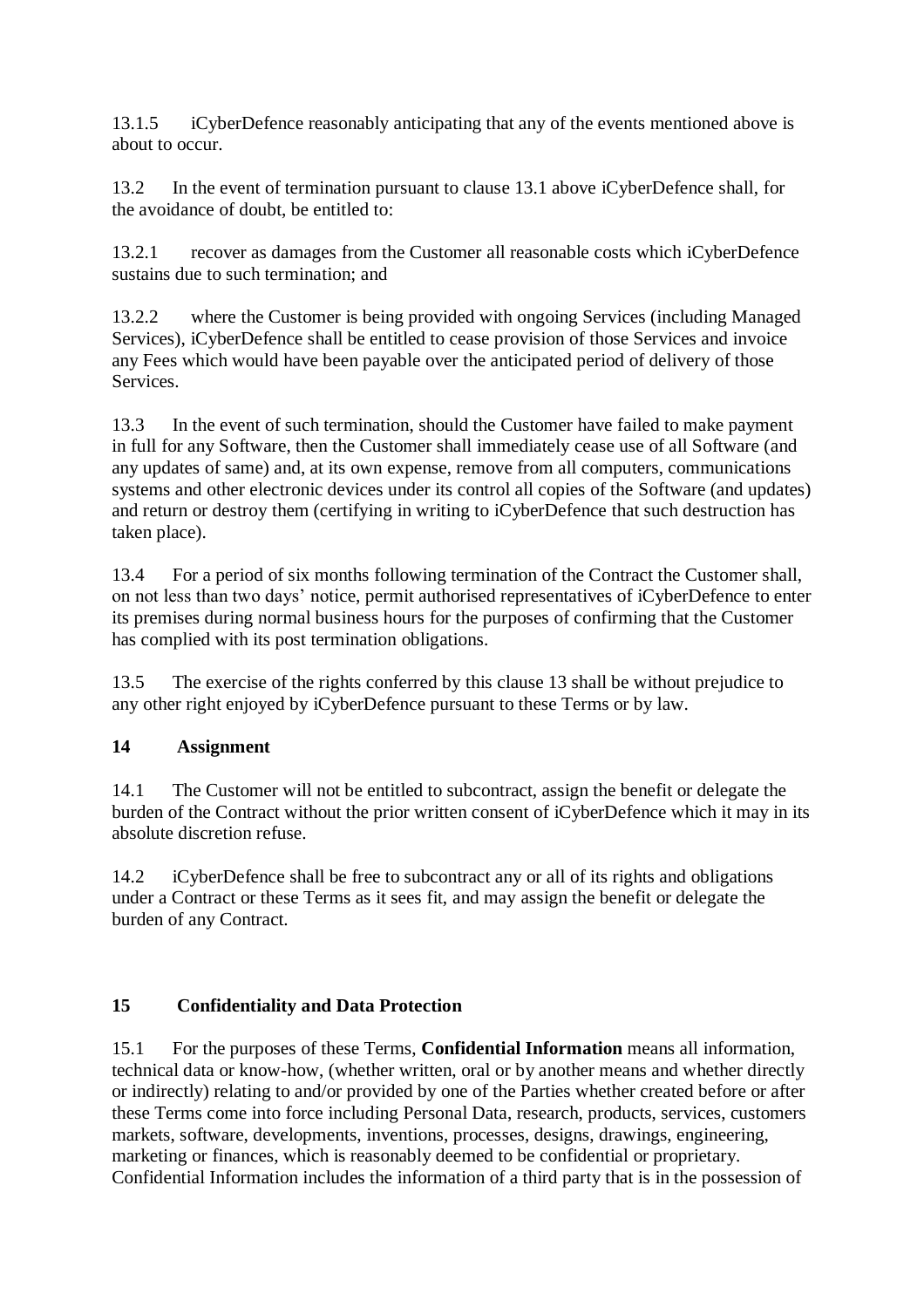one of the Parties and is disclosed to the other Party in confidence. Confidential Information does not include information, technical data or know-how which: (i) is in the possession of the receiving Party at the time of disclosure, as shown by the receiving Party's files and records immediately prior to the time of disclosure; or (ii) prior to or after the time the disclosure becomes part of the public knowledge or literature, not as a result of any inaction or action of the receiving Party, or (iii) is expressly approved in writing for release by the disclosing Party or (iv) had been independently developed by the receiving Party without the use of any Confidential Information of the other Party.

15.2 Each Party agrees with the other in respect of all Confidential Information:

15.2.1 to keep the Confidential Information in strict confidence and secrecy;

15.2.2 not to use the Confidential Information save for complying with its obligations under these Terms;

15.2.3 not to disclose the Confidential Information to a third party (except to the extent compelled to by law); and

15.2.4 to restrict the disclosure of the relevant and necessary parts of the Confidential Information to such of its employees, agents, subcontractors and others who of necessity need it in the performance of their duties as envisaged by the Contract, and in those circumstances to ensure that those employees and others are aware of the confidential nature of the Confidential Information; provided however that where a part of the Confidential Information is already or becomes commonly known in the trade (except through a breach of the obligations imposed under these Terms) then the foregoing obligations of confidentiality in respect of such part shall not apply or shall cease to apply (as the case may be).

15.3 Each Party warrants that it shall comply with the Data Protection Laws when performing its respective obligations under the Contract.

15.4 iCyberDefence will:

15.4.1 operate safety and security measures and procedures consistent with Good Industry Practice for the prevention of unauthorised access or damage to any and all locations in which Personal Data is stored and/or Processed by iCyberDefence; and

15.4.2 take appropriate technical and organisational measures to protect Personal Data Processed by iCyberDefence against unauthorised or unlawful Processing and accidental loss, destruction, alteration or disclosure and ensure that, having regard to the state of technological development and their cost of implementation, those measures ensure a level of security appropriate to (a) the harm that might result from such Processing, loss, destruction or damage; and (b) the nature of such Personal Data.

15.5 Where the Customer intends to, or might, include Personal Data in their use of the Products and/or Services purchased from iCyberDefence, they will inform iCyberDefence at the time a Quote is requested. Where so informed, iCyberDefence will identify whether iCyberDefence or a third party is the Data Processor for the purposes of the Processing, communicate that to the Customer at the point of Quote, and;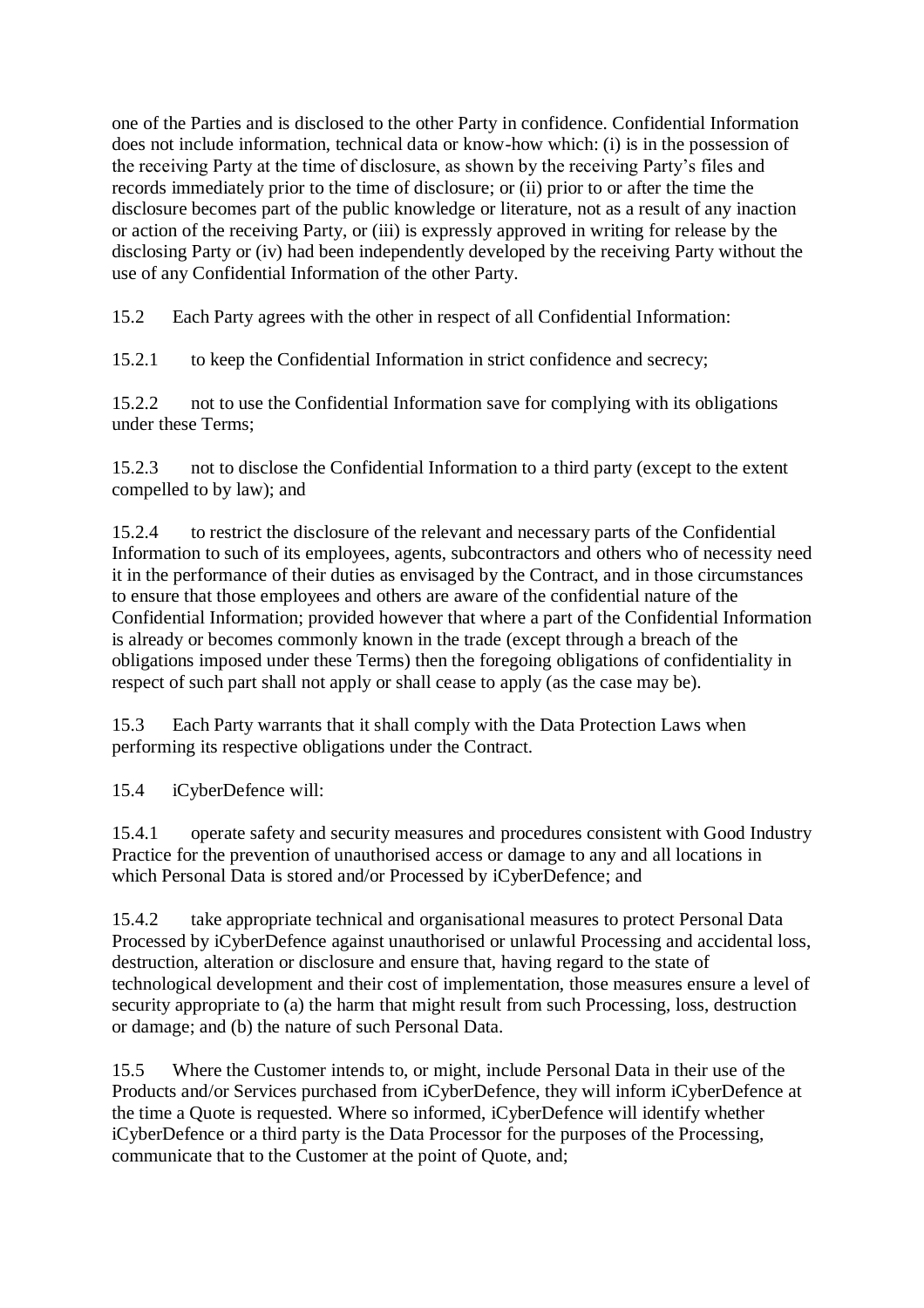15.5.1 to the extent that iCyberDefence itself Processes Personal Data on behalf of the Customer, iCyberDefence will:

- 1. enter into a Data Processing Agreement with the Customer where required by the Data Protection Laws;
- 2. Process such Personal Data only in accordance with the Customer's instructions in that Data Processing Agreement, or as required by law or regulation; and
- 3. promptly inform the Customer if it receives a request or notice from a Data Subject seeking to exercise their rights under the Data Protection Laws in respect of such Personal Data, and (at the Customer's cost) comply with the Customer's reasonable instructions with respect to that request or notice; or

15.5.2 to the extent that a third party performs Processing activities as the result of a purchase by the Customer from iCyberDefence of the Products or Services of that third party, iCyberDefence will:

- 1. require that third party to meet the obligations set out in clause 15.4; and
- 2. facilitate the conclusion of a Data Processing Agreement between those parties, on the basis that the Processing relationship exists between the Customer and the third party (so that the third party is the direct Data Processor to the Customer's Data Controller).

15.6 In order to meet its obligations under a Contract (and, prior to that, to be able to obtain relevant information to enable a Quote to be prepared), iCyberDefence will need to provide certain of the Customer's Personal Data to their supply chain, specifically the names and contacts details of the individuals at the Customer who are responsible for the subject matter of that Contract (or Quote). Where the Customer is purchasing certain Products or Services, it may also be necessary to provide the names and contacts details of the individual users of those Products or Services. Unless stated otherwise in a Data Processing Agreement between iCyberDefence and the Customer, this will be the extent of iCyberDefence's Processing of Personal Data on behalf of the Customer. Where required, the Customer confirms that it has obtained the necessary consents to share this Personal Data, and authorises iCyberDefence to undertake the activities set out in this clause 15 to enable to creation or performance of a Contract.

15.7 The Customer authorises and instructs iCyberDefence to take the steps in this clause 15 (and any additional steps set out in a Customer Schedule, but not any actions required by the Data Processing Agreement, for which authority is contained therein) in the Processing of Personal Data on its behalf as iCyberDefence reasonably considers necessary to the performance of its obligations under the Contract (or with the intention of creating such a Contract), and authorises iCyberDefence to give equivalent instructions to any relevant subcontractor on its behalf, warrants that it is and will remain entitled to give the instruction and authorisation in this clause 15, and confirms it will advise iCyberDefence if that position changes in respect of any of the Personal Data.

15.8 Each Party will promptly inform the other if:

15.8.1 it has reason to believe that the activities of the other Party are in breach of the Data Protection Laws; and/or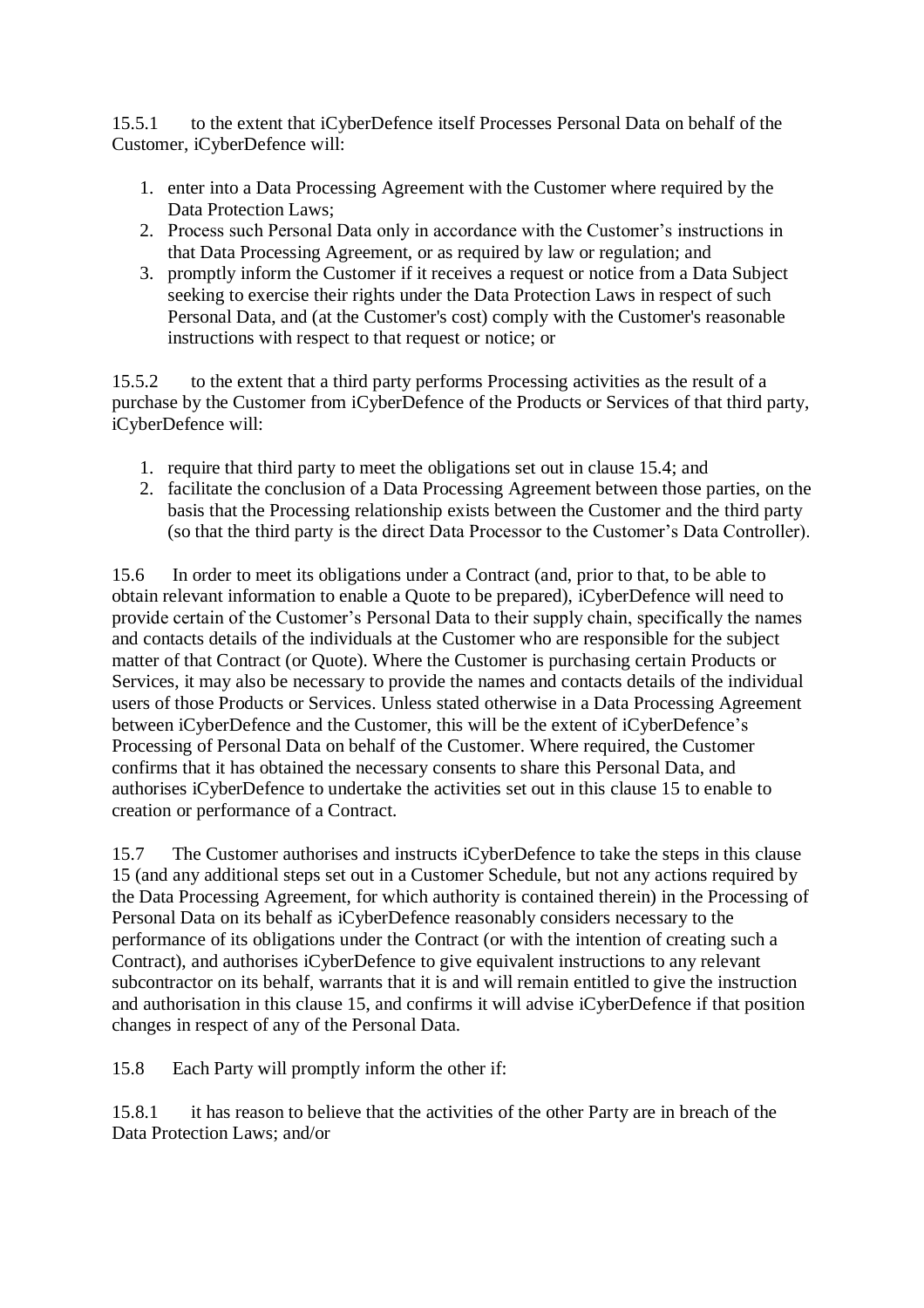15.8.2 it suspects or uncovers any breach of security in any respect which could impact the Personal Data or Confidential Information of the other Party, and the Party which has been breached will use all commercially reasonable endeavours to verify and, if verified, promptly remedy such breach.

15.9 The obligations in this clause 15 shall survive the termination of any Contract.

#### **16 General Terms**

16.1 Any demand, notice or other communication shall be in writing and may be served by hand or prepaid first-class post to the registered address of the intended recipient.

16.2 No amendment of these Terms during the period of a Contract shall be binding in respect of that Contract unless executed in writing and signed by authorised representatives of iCyberDefence and the Customer. Notwithstanding the foregoing, iCyberDefence reserves the right to alter these Terms at such time and in such manner as it sees fit and shall publish the then-current version of the Terms at [www.iCyberDefence.com/terms-and-conditions.](https://www.icyberdefence.com/terms-and-conditions) The version of the Terms which is current at the time of the commencement of a Contract shall apply to that Contract, unless otherwise agreed in writing. iCyberDefence will supply a hard copy of these Terms on Customer request.

16.3 The failure of iCyberDefence at any time to enforce a provision of these Terms shall not be deemed a waiver of such provision or of any other provision of these Terms or of iCyberDefence's right thereafter to enforce any such provision(s).

16.4 The Customer will not solicit, induce to terminate employment, or otherwise entice away whether directly or indirectly through another firm or company, any employee of iCyberDefence professionally or otherwise directly associated with iCyberDefence during the term of the Contract or for 12 months thereafter. For the avoidance of doubt, there is no restriction on the Customer employing any person who is employed or acting for iCyberDefence where that person responds to a bone fide public advertisement for employees.

16.5 No third party may enforce any provision of these Terms by virtue of the Contracts (Rights of Third Parties) Act 1999 or any other method.

16.6 Together with the Customer Schedule and any EULA, these Terms are the complete and exclusive agreement between the Parties with respect to the subject matter of a Contract, and supersede any previous or contemporaneous agreement, proposal, commitment, representation, or other communication whether oral or written between the Parties regarding the subject matter of that Contract. These Terms prevail over any conflicting or additional terms of any purchase order, ordering document, acknowledgement or confirmation or other document issued by Customer, even if signed and returned.

16.7 Nothing in this agreement is intended to, or shall be deemed to, establish any partnership or joint venture between any of the Parties, constitute any Party the agent of another Party (and on any resale of a Product by the Customer, such resale shall be made by the Customer as principal), or authorise any Party to make or enter into any commitments for or on behalf of any other Party.